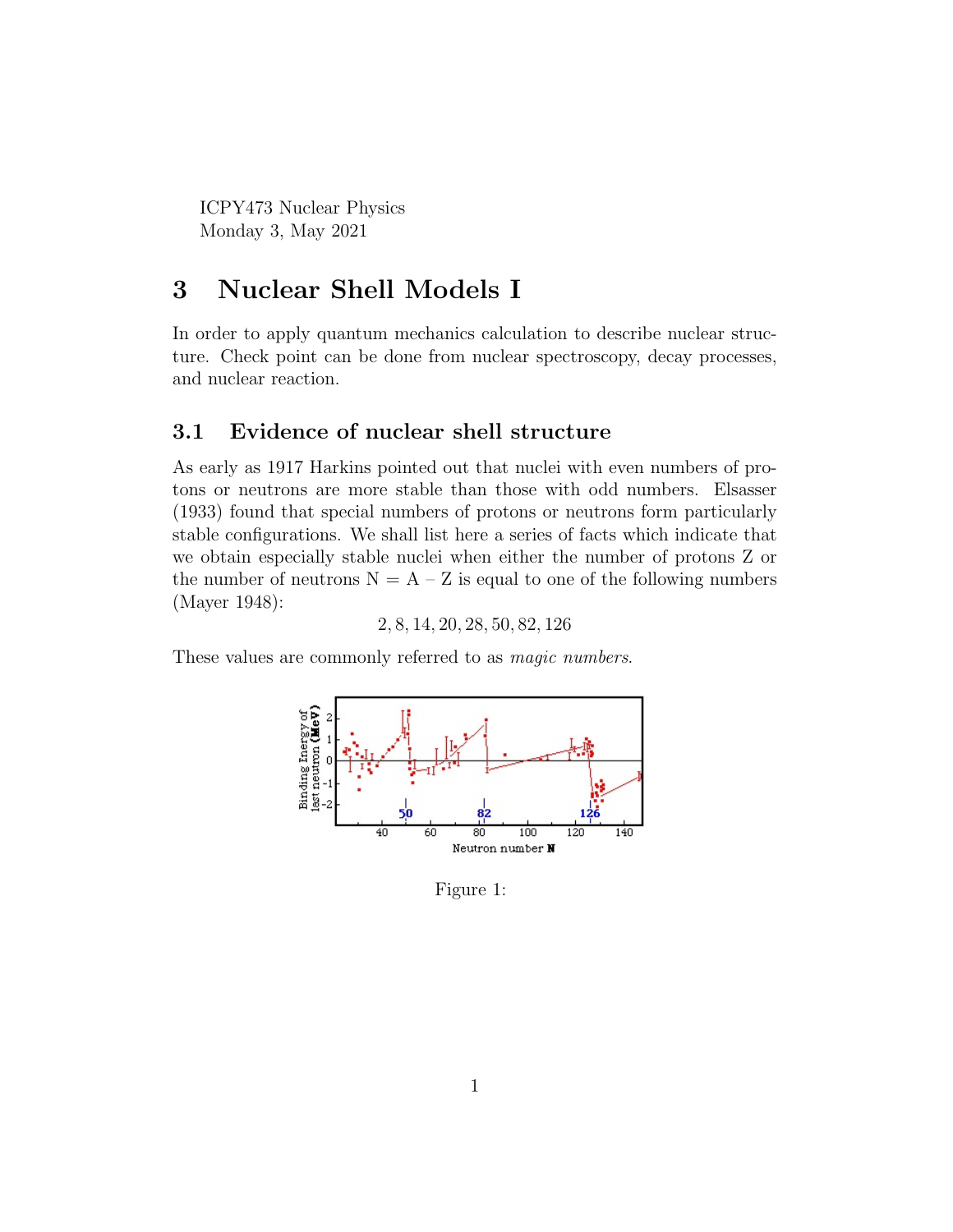## 3.2 Single-particle in spherical potential well

Schrodinger's equation

$$
-\frac{1}{2\mu}\nabla^2\varphi(r) + V(r)\varphi(r) = E\varphi(r)
$$
\n(1)

$$
\nabla^2 \varphi(r) + \frac{2\mu}{\hbar^2} (E - V(r))\varphi(r) = 0
$$
\n(2)

Working in spherical coordinate system

$$
\nabla^2 = \frac{1}{r^2} \frac{\partial}{\partial r} \left( r^2 \frac{\partial}{\partial r} \right) - \frac{1}{r^2 \hbar^2} \hat{L}^2
$$

Separate the variable

$$
\varphi(r,\theta,\phi) = R_{El}(r)Y_{lm}(\theta,\phi)
$$

Using the fact that

$$
\hat{L}^2 Y_{lm}(\theta,\phi) = l(l+1)\hbar^2 Y_{lm}(\theta,\phi)
$$

From (3), we get the radial equation

$$
\frac{d^2 R_{El}}{dr^2} + \frac{2}{r} \frac{d R_{El}}{dr} + \left(\frac{2\mu}{\hbar^2} (E - V(r)) - \frac{l(l+1)}{r^2}\right) R_{El} = 0
$$
\n(3)

## 3.3 Rigid sphere

Rigid spherical potential well of radius a

$$
V(r) = \begin{cases} 0, & 0 \le r \le a \\ \infty, & r > a \end{cases}
$$
 (4)

Radial equation inside the sphere

$$
\frac{d^2 R_{El}}{dr^2} + \frac{2}{r} \frac{d R_{El}}{dr} + \left(k^2 - \frac{l(l+1)}{r^2}\right) R_{El} = 0, \quad k^2 = \frac{2\mu E}{\hbar^2} \tag{5}
$$

Substituting  $u_{El}(r) = rR_{El}(r)$ , we will have

$$
R_{El} = \frac{u_{El}}{r} \rightarrow \frac{d^2 R_{El}}{d^2 r} + \frac{2}{r} \frac{d R_{El}}{dr} = \frac{1}{r} \frac{d^2 u_{El}}{dr^2}
$$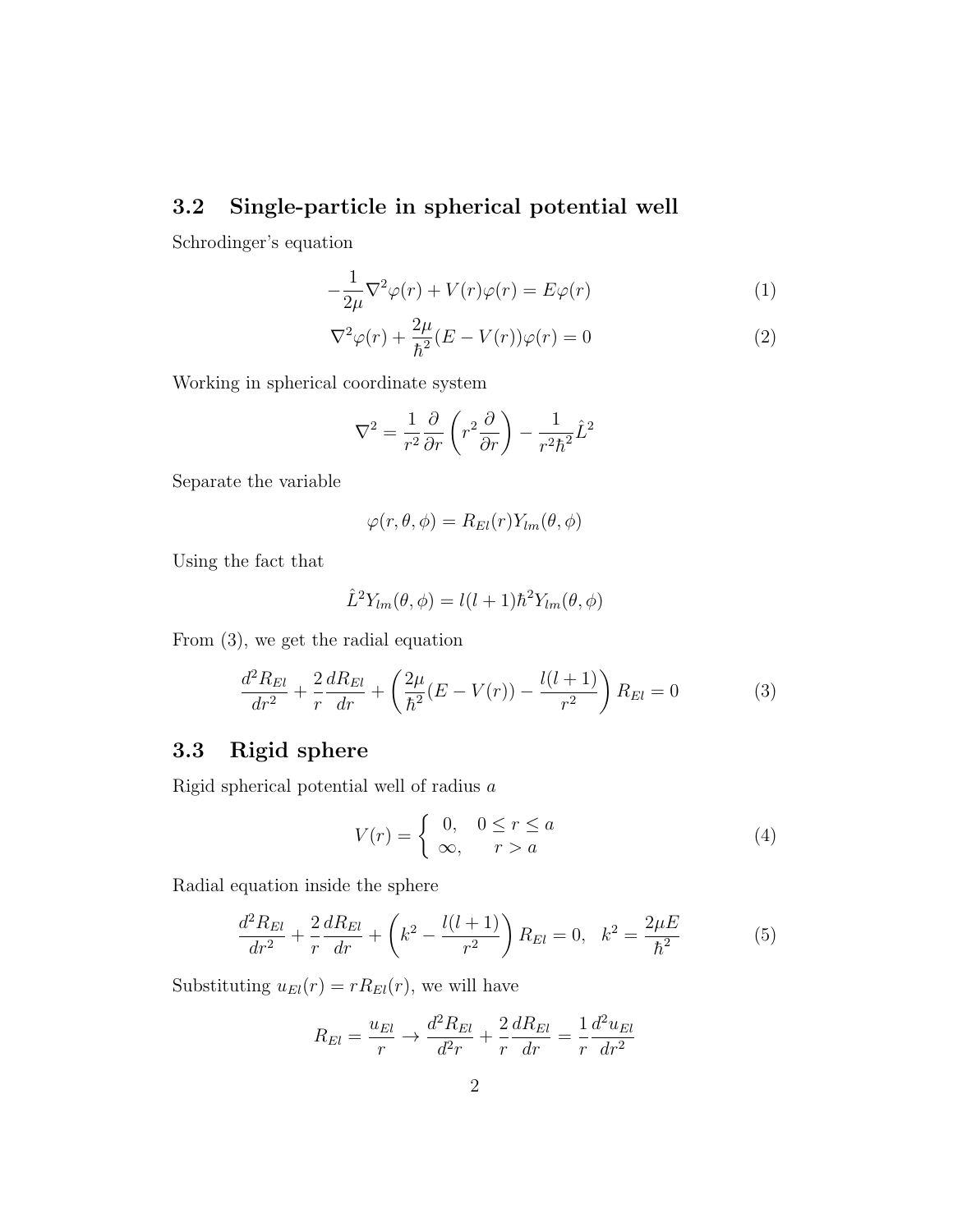From equation (5) we have

$$
\frac{d^2u_{El}}{dr^2} + \left(k^2 - \frac{l(l+1)}{r^2}\right)u_{El} = 0
$$
 (6)

$$
\rho = kr \to u_{El}(r) = u_{El}(\rho), \quad u''_{El}(\rho) + \left(1 - \frac{l(l+1)}{\rho^2}\right)u_{El}(\rho) = 0 \tag{7}
$$

This is known in the name of spherical Bessel differential equation. [See https://mathworld.wolfram.com/SphericalBesselDifferentialEquation.html] Its solutions appear in term of *spherical Bessel functions of the first and second* kinds, respectively, as

$$
u_{El}(\rho) = A_l j_l(\rho) + B_l y_l(\rho) \tag{8}
$$

See figure (1).



Figure 2:

Since  $y_l(\rho)$  is not finite at origin, we set the integration constant  $B_l = 0$ . Then we have

$$
u_{El}(\rho) = A_l j_l(\rho) \tag{9}
$$

as our solution, with  $A_l$  as the normalization constant. Note that the radial solution vanishes at the boundary

$$
j_l(\rho) = 0 \to \rho = ka = \beta_{nl} \tag{10}
$$

$$
E = \frac{\hbar^2 k^2}{2\mu} \to E_{nl} = \frac{\hbar^2 \beta_{nl}^2}{2\mu a^2} \tag{11}
$$

Note that  $\beta_{nl}$  is called *zero points of Bessel functions*.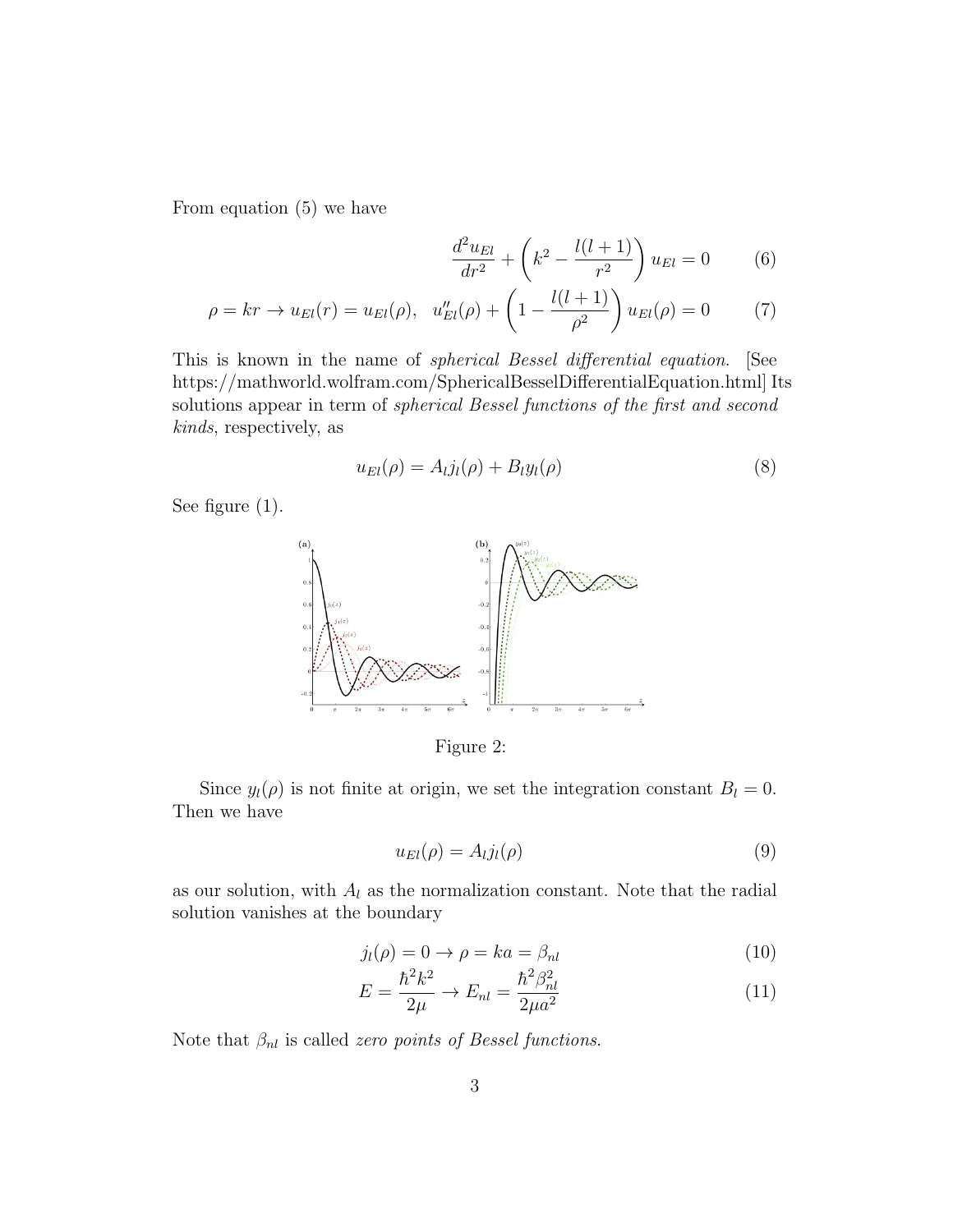| $j_0(kr) = \frac{\sin kr}{kr}$                                                     | $\beta_{\rm nl}$ $n = 1$ $n = 2$ $n = 3$ $n = 4$ |  |  |
|------------------------------------------------------------------------------------|--------------------------------------------------|--|--|
|                                                                                    | $l = 0$ 3.142 6.283 9.425 12.566                 |  |  |
| $j_1(kr) = \frac{\sin kr}{(kr)^2} - \frac{\cos kr}{kr}$                            | $l = 1$ 4.493 7.725 10.904 14.066                |  |  |
|                                                                                    | $l = 2$ 5.763 9.095 12.323 15.515                |  |  |
|                                                                                    | $l = 3$ 6.988 10.417 13.698 16.924               |  |  |
| $j_2(kr) = \frac{3\sin kr}{(kr)^3} - \frac{3\cos kr}{(kr)^2} - \frac{\sin kr}{kr}$ | $l = 4$ 8.183 11.705 15.040 18.301               |  |  |

Figure 3:

Spectroscopic notation of nuclear energy levels, similar to atomic levels,

$$
n - shell, l - orbital = (0, 1, 2, 3, ...) \rightarrow (s, p, d, f, ...)
$$

List of levels inside rigid spherical well:

$$
1s, 1p, 1d, 2s, 1f, 2p, \dots
$$

## 3.4 Isotropic harmonic potential

The isotropic harmonic potential well

$$
V(r) = \frac{1}{2}\mu\omega r^2 = \frac{1}{2}\mu\omega^2(x^2 + y^2 + z^2)
$$
 (12)

From (3), we will have radial equation in the form

$$
\frac{d^2 R_{El}}{dr^2} + \frac{2}{r} \frac{d R_{El}}{dr} + \left(\frac{2\mu E}{\hbar^2} - \frac{\mu^2 \omega^2}{\hbar^2} r^2 - \frac{l(l+1)}{r^2}\right) R_{El} = 0 \tag{13}
$$

Using the fact that the energy level of the system will be the same as we have derived from Cartesian coordinate coordinate calculation, i.e.,

$$
E = E_N = \hbar\omega(N + 3/2)
$$

Then we have from (13)

$$
\frac{d^2 R_{Nl}}{dr^2} + \frac{2}{r} \frac{dR_{nl}}{dr} + \left( (2N+3) \frac{\mu \omega}{\hbar} - \frac{\mu^2 \omega^2}{\hbar^2} r^2 - \frac{l(l+1)}{r^2} \right) R_{Nl} = 0 \qquad (14)
$$

Let us define

$$
\alpha^2 = \frac{\hbar}{\mu \omega}, \ \rho = r/\alpha, \ u_{Nl}(\rho) = \rho R_{Nl}(\rho)
$$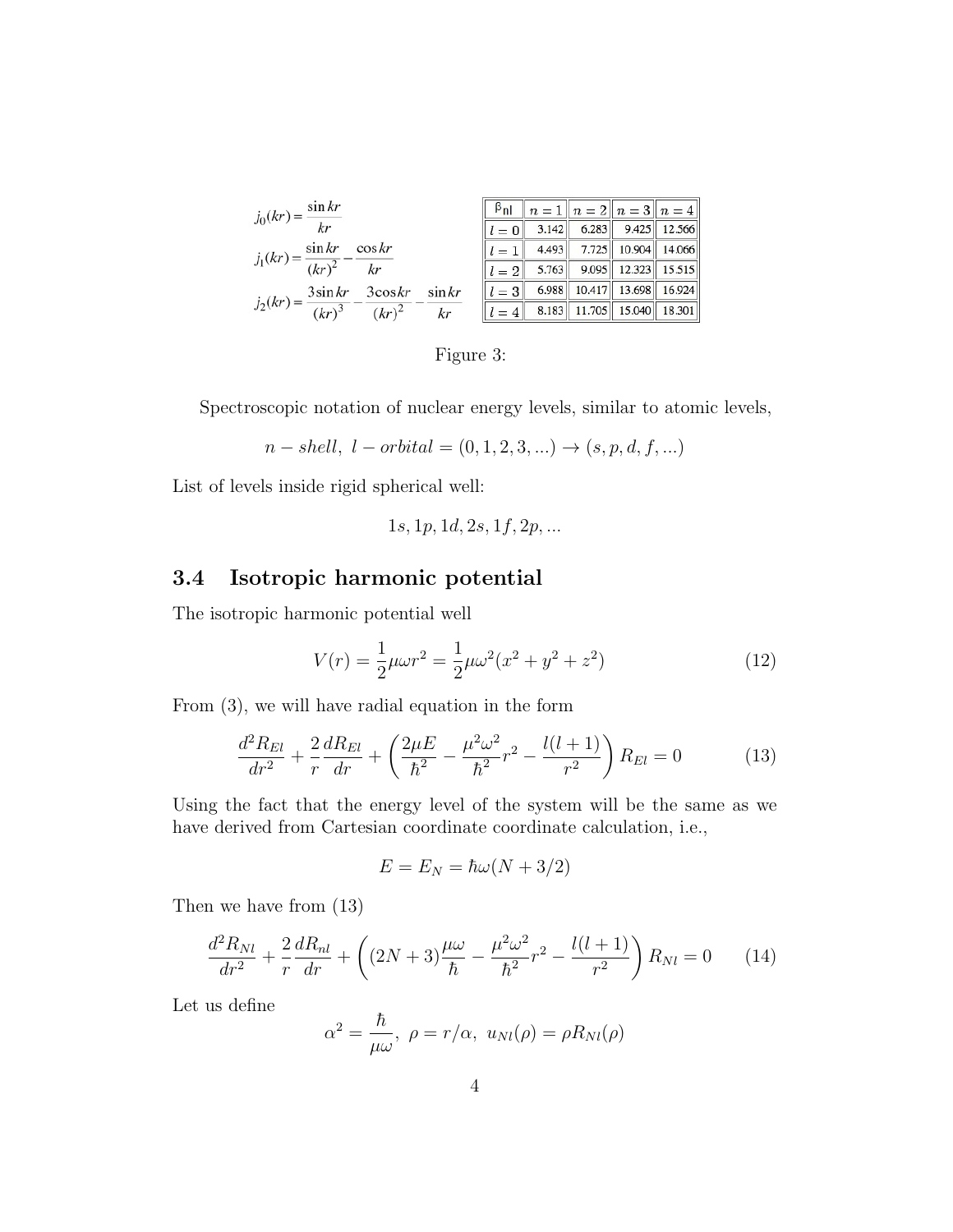We get from (14)

$$
\frac{d^2u_{Nl}}{d\rho^2} + \left((2N+3) - \rho^2 - \frac{l(l+1)}{\rho^2}\right)u_{Nl} = 0\tag{15}
$$

Let us define

$$
u_{Nl}(\rho) = f(\rho)e^{-\rho^2/2}\rho^l \qquad (16)
$$

$$
(15) \to \rho \frac{d^2 f}{d\rho^2} + (2(l+1) - 2\rho^2) \frac{df}{d\rho} + 2\rho((N-l)f = 0 \tag{17}
$$

$$
\eta = \rho^2, f = f(\eta) \to \eta \frac{d^2 f}{d\eta^2} + \left(l + \frac{1}{2} + 1 - \eta\right) \frac{df}{d\eta} + \frac{N - l}{2} f = 0 \tag{18}
$$

We derive the *associated Laguerre equation* for  $f(\eta)$ , its solution exist for  $(N - l)/2 = n - 1 \ge 0$ , in form of associated Laguerre polynomial

$$
L_{n-1}^{l+1/2}(\eta), \ n = (N-l)/2 + 1 = 1, 2, 3, \dots \to N = 2(n-1) + l
$$

We finally have

$$
R_{nl}(r) = N_{nl}r^{l}e^{-\mu\omega r^{2}/2\hbar}L_{n-1}^{l+1/2}(\mu\omega r^{2}/\hbar)
$$
\n(19)

$$
E_{nl} = (2n + l - 1/2)\hbar\omega\tag{20}
$$

List of some nuclear levels

| n | Orbitals       | Energy                   |
|---|----------------|--------------------------|
|   | Ιs             | $rac{3}{2}\hbar\omega$   |
|   | 1 <sub>D</sub> | $\frac{5}{3}\hbar\omega$ |
|   | 2s,1d          | $\frac{7}{9}\hbar\omega$ |

## 3.5 Wood-Saxon potential

The wood-Saxon potential well

$$
V_{WS}(r) = -\frac{V_0}{1 + e^{(r - R)/a}}\tag{21}
$$

where  $R = r_0 A^{1/3}$  is the nuclear radius, with  $r_0 = 1.27 fm$ ,  $a \simeq 0.67 fm$  skin thickness, and  $V_0 \simeq 50 - 33(N - Z)/A$  in MeV, see figure (6).

An analytic solution of radial Schrodinger's equation of Wood-Saxon potential can be found in the book by F. Flugge (Practical Quantum Mechanics, Springer). The energy levels are derived by graphical method, as always done for finite potential well problem. Comparison with the previous two model potentials is shown in figure (3.5).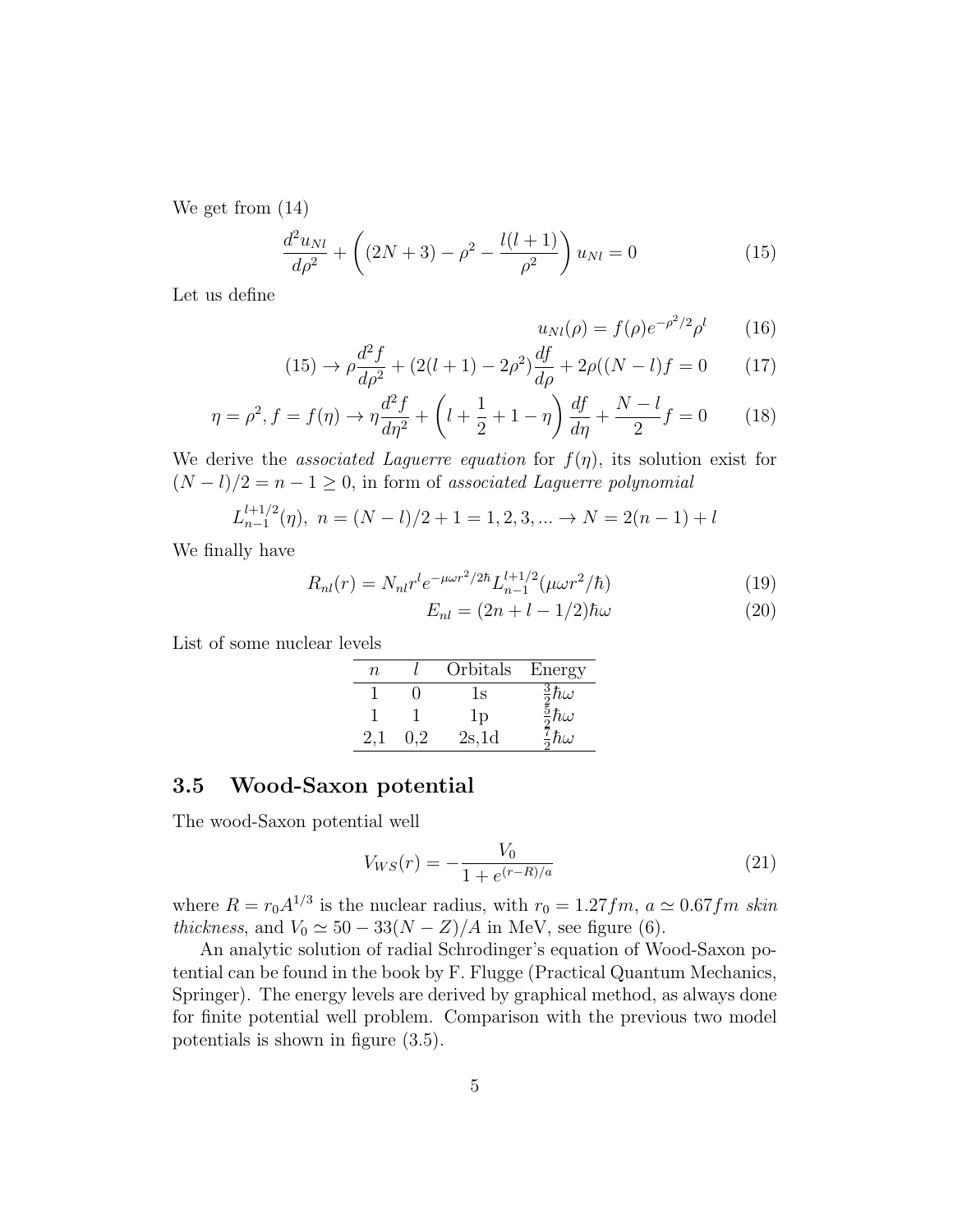

Figure 5:

# 3.6 Spin-orbit coupling

Mayer and Jansen (1949) included (strong) spin-orbit potential, in order to explain the magic number, in the form

$$
V(r) = V_{central}(r) + V_{SO}(r)\vec{L} \cdot \vec{S}
$$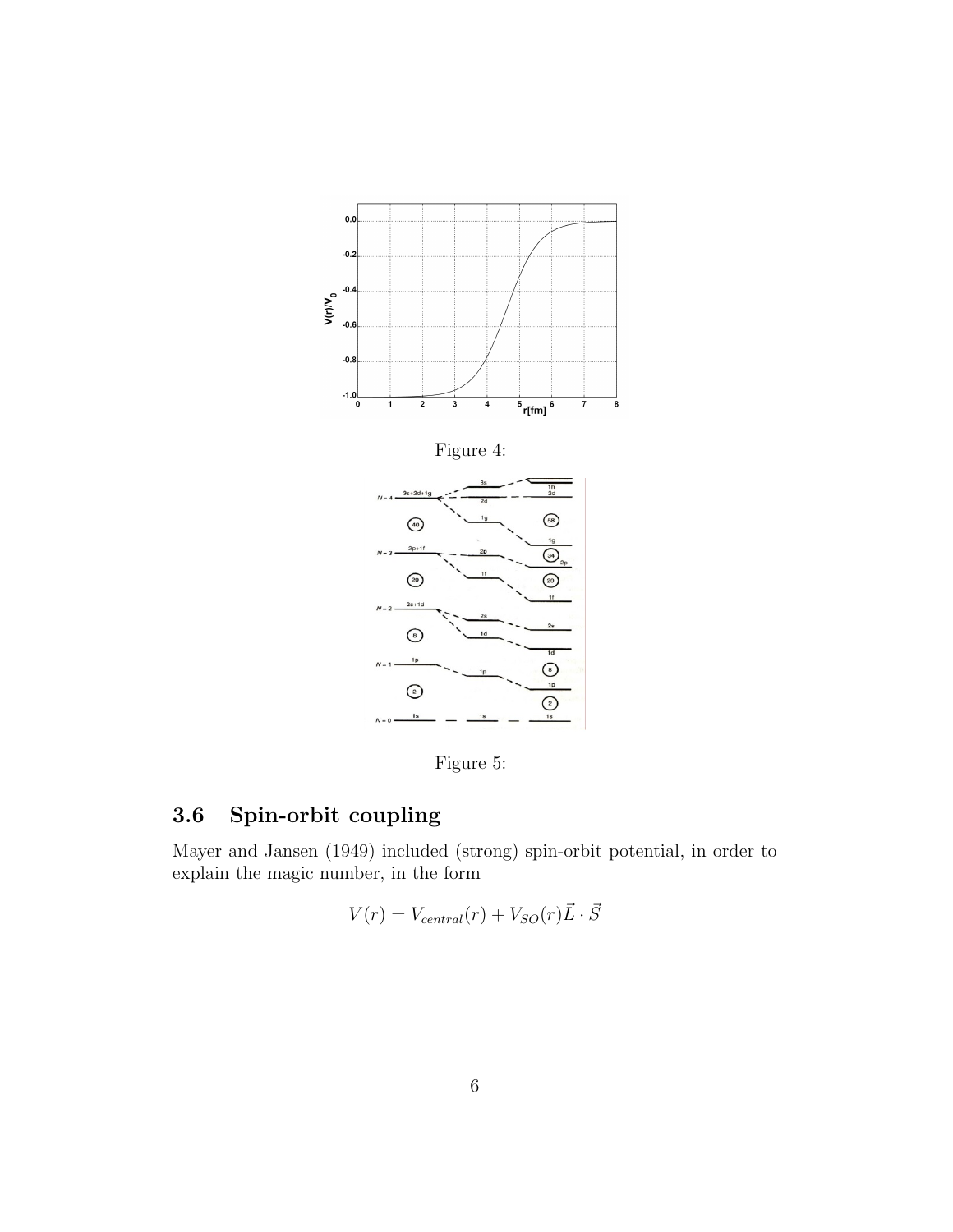The spin-orbit interaction splits the *l*-level into two *j*-levels, i.e.,  $j = l \pm 1/2$ , and the splitting are determined from

$$
\vec{L} \cdot \vec{S} = \frac{1}{2} \left[ J^2 - L^2 - S^2 \right] \tag{22}
$$

$$
\langle lm|\vec{L}\cdot\vec{S}|lm\rangle = \frac{\hbar^2}{2}\left[j(j+1)-l(l+1)-\frac{3}{4}\right]
$$
\n(23)

$$
= \frac{\hbar^2}{2} \begin{cases} -l, & j = l + 1/2 \\ (l+1), & j = l - 1/2 \end{cases}
$$
 (24)

Normally we will take  $V_{SO}(r) \rightarrow \alpha$  a model parameter, for comparison with experiment. The spin-orbit coupling shift is shown in figure (3.6).



Figure 6: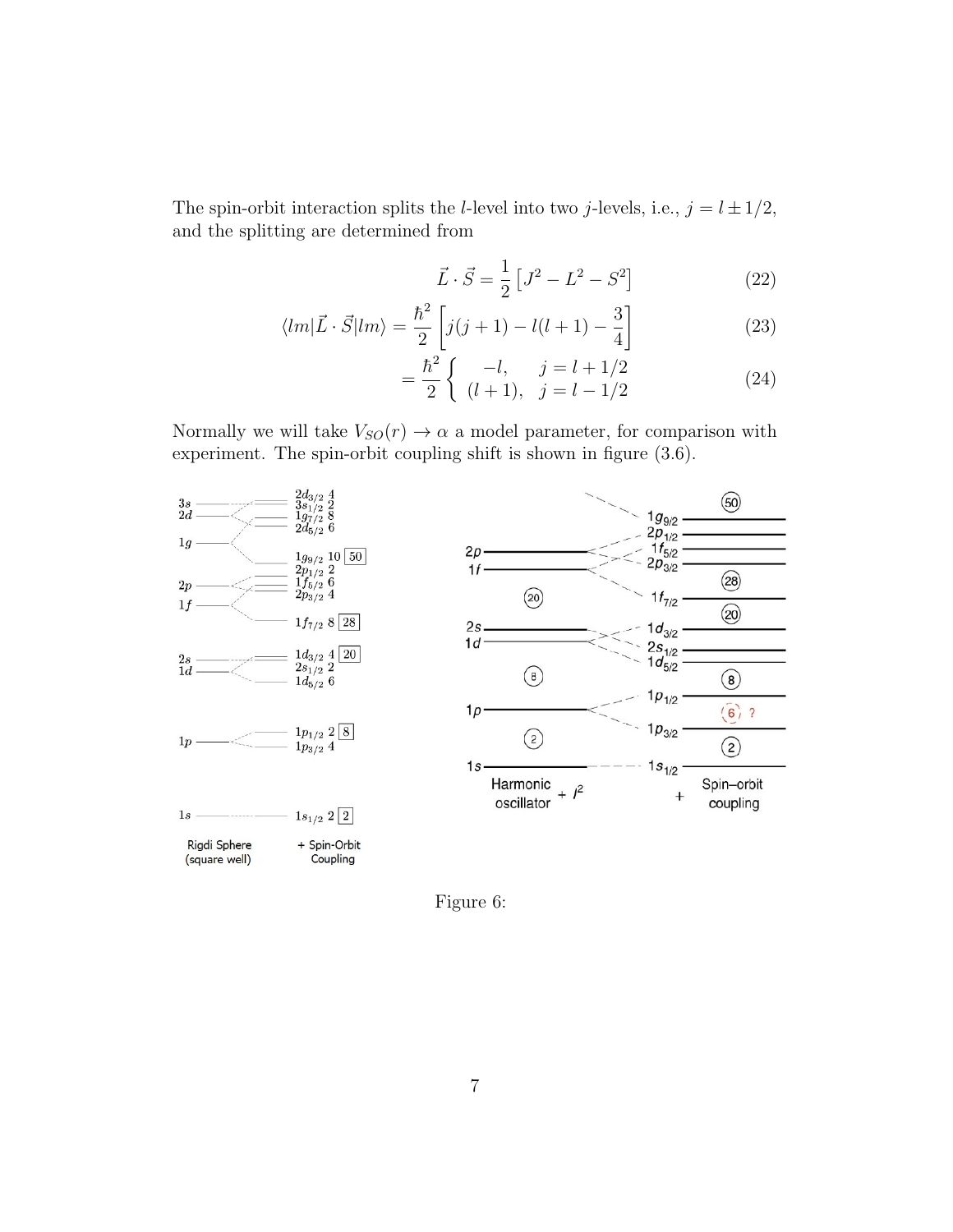## 3.7 Multinucleon configurations

We already have shell structure of one-nucleon, i.e., isotropic harmonic oscil- $\text{later} + \text{LS coupling}$  (with correct set of magic numbers). For multinucleon nuclei, the occupation into the nuclear levels are determined to follow:

- Pauli's exclusion principle
- Hund's rule of maximal spin alignment within the same orbital
- the fact that it is better for neutron and proton to occupy different potential wells



Figure 7: Neutron and proton potential wells.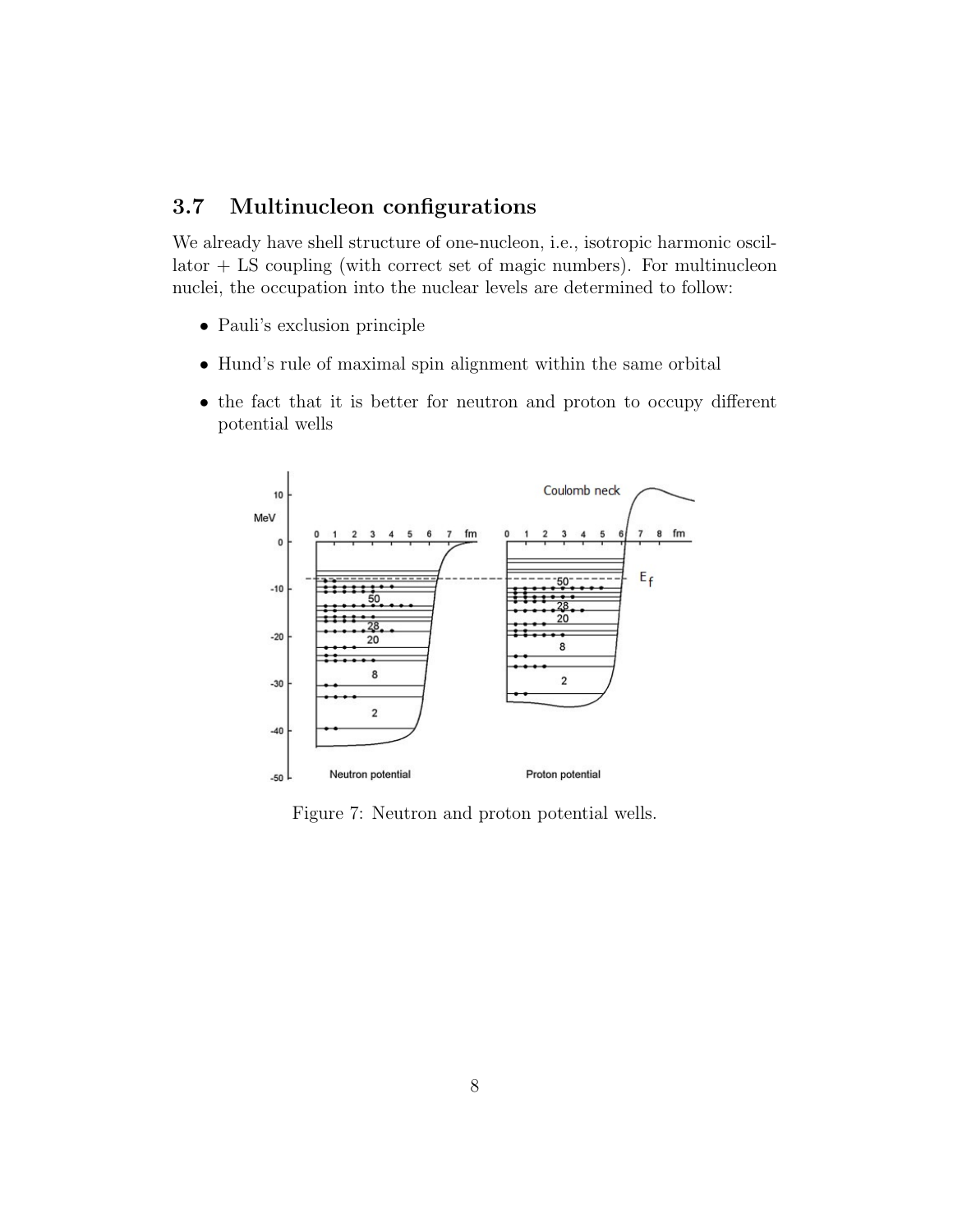A list of nuclear orbitals $(n,ij)$  (with LS-coupling) with occupation numbers  $(2j + 1)$ :



Figure 8: A list of nuclear orbitals  $(nlj)$ .

Ground state configuration of  ${}^{12}C$ :



Figure 9: Ground state configuration of  $^{12}C$ .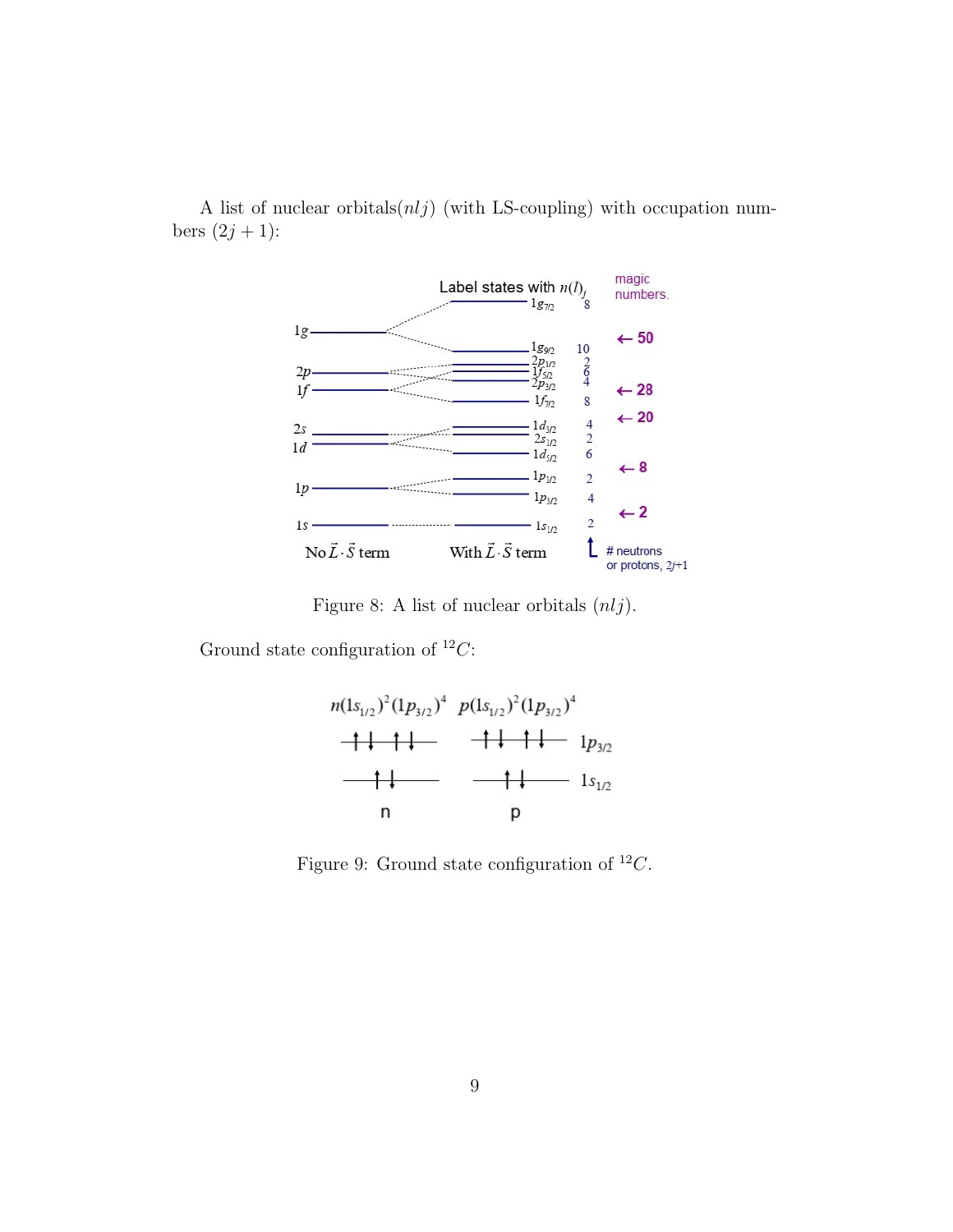Ground state configuration of  ${}^{13}C$ :



Figure 10: Ground state configuration of  $^{13}C$ .

The first excited state configuration of  ${}^{12}C$ , assume an excitation of a neutron, it leaves hole state at the lower level.



Figure 11: First excited state configuration of  ${}^{12}C$  with hole.

## 3.8 Spin and parity

### 3.8.1 Nuclear spin

According to Hund's rule of nucleon occupation, the nuclear spin is determined from the summation of spins of all unpaired nucleons.

| <b>Element</b>                          | $1_{11}$ | $2_{11}$ | 12 <sub>0</sub> | 13 <sub>f</sub> | 14 <sub>N</sub> | 16(1)    | 31 <sub>13</sub> | 32 <sub>13</sub> |
|-----------------------------------------|----------|----------|-----------------|-----------------|-----------------|----------|------------------|------------------|
| Nuclear spin<br>quantum<br>number $(I)$ | 1/2      |          | $\Omega$        | 1/2             |                 | $\Omega$ | 1/2.             | $\bf{0}$         |
| Number of<br>spin states                |          | 3        | 1               | 2               | 3               |          |                  |                  |

Figure 12: Nuclear spin.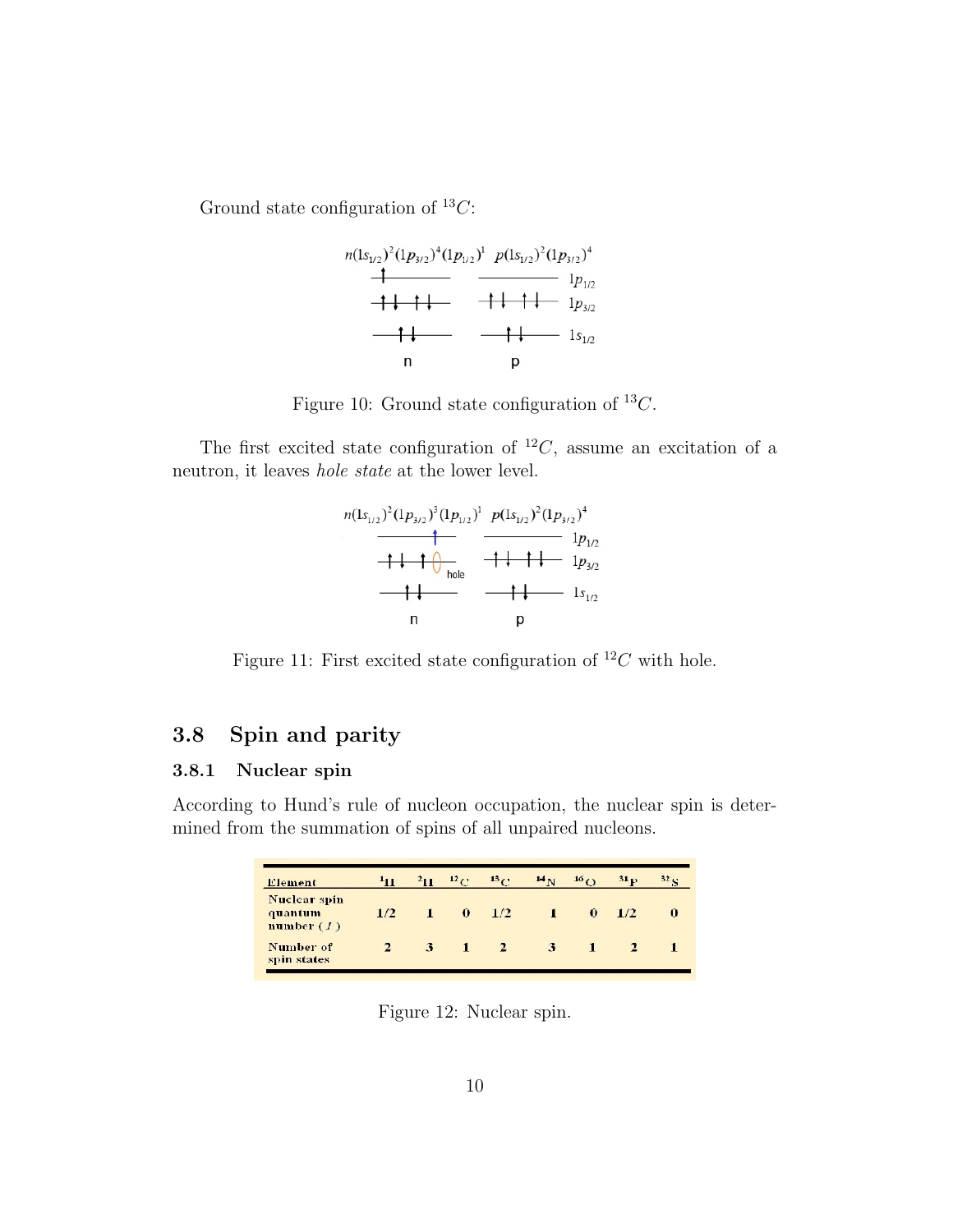### 3.8.2 Nuclear parity

• Parity of single nucleon orbital  $(n<sub>l</sub>)$  is defined to be

$$
\pi=(-1)^l
$$

The parity of this state is denoted by  $j^{\pi}$ .

• Parity of multi-nucleon nuclei is determined from the product of all one nucleon parity

$$
\pi = \Pi_{i,A}(-1)^{l_i}
$$

Note that

- for odd A nuclei (even/odd or odd/even of  $n/p$ ), there is always one un-pair nucleon in the ground state. Therefore the parity of the odd A nuclei ground state is determined from parity of the un-paired nucleon orbital.
- for nuclear orbital  $(nlj)$ , there are  $2j+1$  occupation number, this corresponds to

$$
m_j = -j, -(j-1), ..., +(j-1), +j
$$

This represents the orientations of  $\vec{J}$ . So that for filled orbital the total  $j = 0$ . For example of <sup>12</sup>, its ground state parity is  $j^{\pi} = 0^+$ 

- in case of <sup>13</sup>C, its ground state parity is  $j^{\pi} = \frac{1}{2}$ 2 −
- in case of <sup>11</sup>C, its ground state parity is  $j^{\pi} = \frac{3}{2}$ 2 −



Figure 13: Ground state configuration of  ${}^{11}C$ .